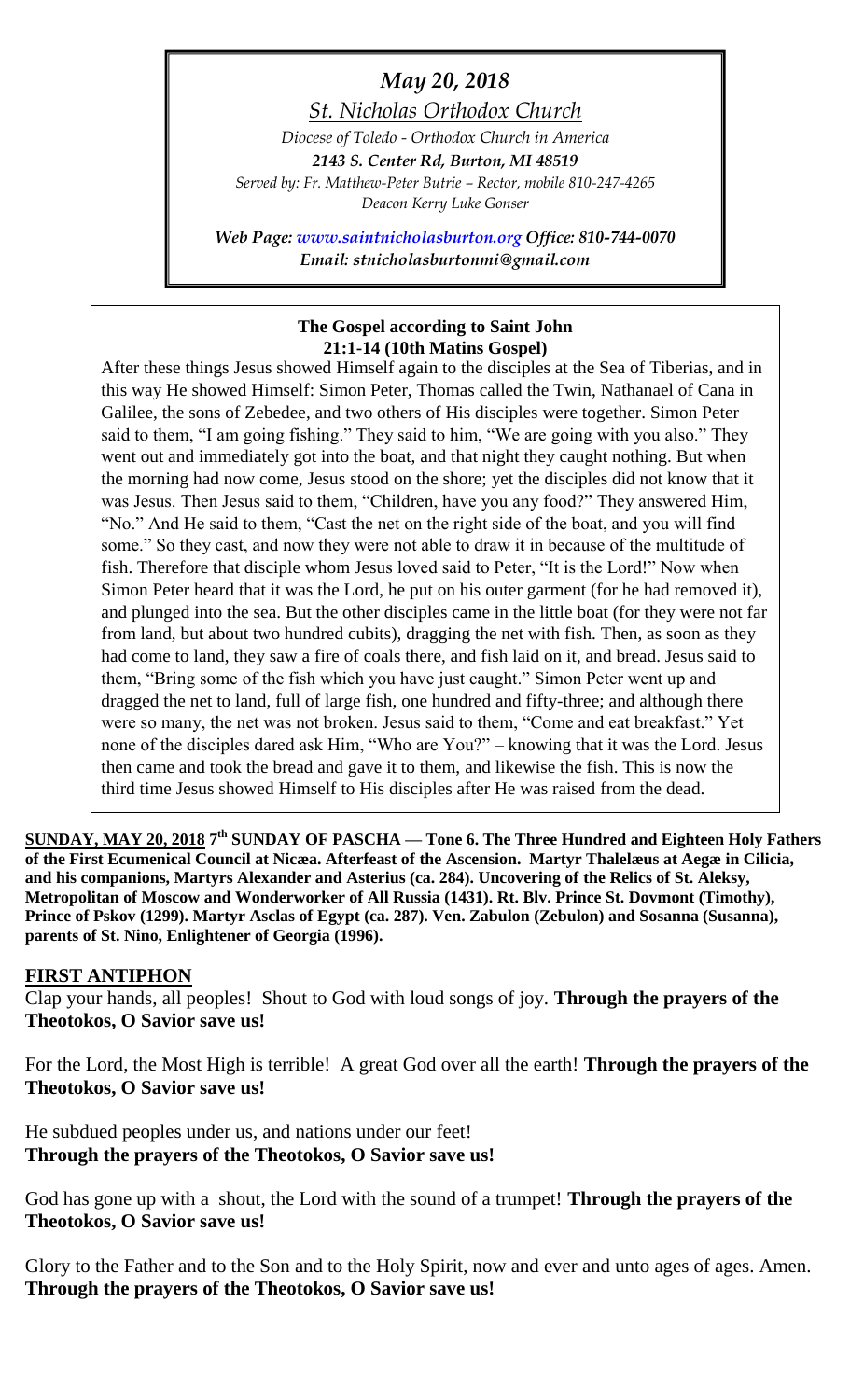## **SECOND ANTIPHON**

Great is the Lord and greatly to be praised in the city of our God! **O Son of God who ascended in glory, save us who sing to Thee: Alleluia!**

Mount Zion, in the far north, the city of the great King! **O Son of God who ascended in glory, save us who sing to Thee: Alleluia!**

Within her citadels God is known when He defends her! **O Son of God who ascended in glory, save us who sing to Thee: Alleluia!**

For lo, the kings assembled; they came on together! **O Son of God who ascended in glory, save us who sing to Thee: Alleluia!**

Glory to the Father and to the Son and to the Holy Spirit, now and ever and unto ages of ages. Amen. Only-begotten Son and immortal Word of God, Who for our salvation didst will to be incarnate of the holy Theotokos and ever-virgin Mary, Who without change became man and wast crucified, Who art one of the Holy Trinity, glorified with the Father and the Holy Spirit: O Christ our God, trampling down death by death, save us!

#### **THIRD ANTIPHON**

Hear this, all peoples! Give ear, all inhabitants of the world!

**Troparion:** O Christ our God, Thou hast ascended in glory, granting joy to Thy disciples by the promise of the Holy Spirit. Through the blessing they were assured that Thou art the Son of God, the Redeemer of the world!

The earth-born and the sons of men, rich and poor together!

**Troparion:** O Christ our God, Thou hast ascended in glory, granting joy to Thy disciples by the promise of the Holy Spirit. Through the blessing they were assured that Thou art the Son of God, the Redeemer of the world!

My mouth shall speak wisdom; the meditation of my heart shall be understanding.

**Troparion:** O Christ our God, Thou hast ascended in glory, granting joy to Thy disciples by the promise of the Holy Spirit. Through the blessing they were assured that Thou art the Son of God, the Redeemer of the world!

I will incline my ear to a proverb; I will solve my riddle in psalmody.

**Troparion:** O Christ our God, Thou hast ascended in glory, granting joy to Thy disciples by the promise of the Holy Spirit. Through the blessing they were assured that Thou art the Son of God, the Redeemer of the world!

## **TROPARIA**

**(Tone 6)** The angelic powers were at Thy tomb the guards became as dead men. Mary stood by Thy grave, seeking Thy most pure Body. Thou didst capture hell, not being tempted by it. Thou didst come to the Virgin, granting life. O Lord who didst rise from the dead: glory to Thee!

**(Tone 4)** O Christ our God, Thou hast ascended in glory, granting joy to Thy disciples by the promise of the Holy Spirit. Through the blessing they were assured that Thou art the Son of God, the Redeemer of the world!

**(Tone 8)** Most glorious art Thou, O Christ our God! Thou hast established the Holy Fathers as light on the earth! Through them Thou hast guided us to the true faith! O greatly Compassionate One, glory to Thee!

**(Tone 4)** In truth you were revealed to your flock as a rule of faith, a model of meekness, and teacher of abstinence, so you won the heights by humility, and riches by poverty, O Holy Father Nicholas, intercede with Christ God to save our souls.

## **KONTAKION**

**(Tone 6)** When Thou didst fulfill the Dispensation for our sake, and unite earth to heaven, Thou didst ascend in glory, O Christ our God, not being parted from those who love Thee, but remaining with them and crying: I am with you and no one will be against you!

# *The Prokeimenon in the Fourth Tone:* **Blessed art Thou, O Lord God of our Fathers / and praised and glorified is Thy name forever!**

*v.* **For Thou art just in all that Thou hast done for us!**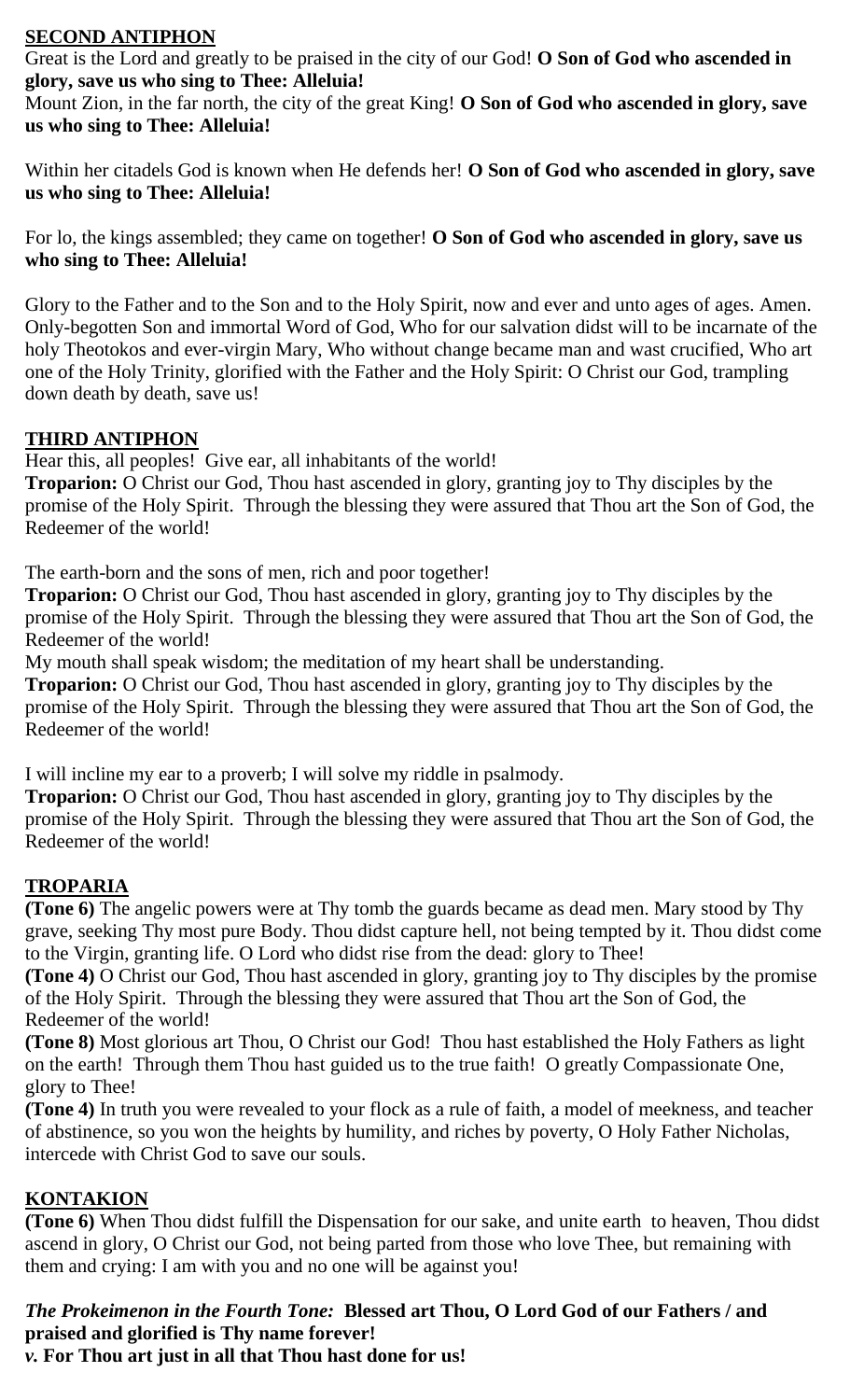**THE READING FROM THE ACTS OF THE HOLY APOSTLES (20:16-18, 28-36 )** *In those days:* Paul had decided to sail past Ephesus, so that he might not have to spend time in Asia; for he was hastening to be at Jerusalem, if possible, on the day of Pentecost. And from Miletus he sent to Ephesus and called to him the elders of the church. And when they came to him, he said to them: "You yourselves know how I lived among you all the time from the first day that I set foot in Asia. Take heed to yourselves and to all the flock, in which the Holy Spirit has made you overseers, to care for the church of God which he obtained with the blood of his own Son. I know that after my departure fierce wolves will come in among you, not sparing the flock; and from among your own selves will arise men speaking perverse things, to draw away the disciples after them. Therefore be alert, remembering that for three years I did not cease night or day to admonish every one with tears. And now I commend you to God and to the word of his grace, which is able to build you up and to give you the inheritance among all those who are sanctified. I coveted no one's silver or gold or apparel. You yourselves know that these hands ministered to my necessities, and to those who were with me. In all things I have shown you that by so toiling one must help the weak, remembering the words of the Lord Jesus, how he said, 'It is more blessed to give than to receive.'" And when he had spoken thus, he knelt down and prayed with them all.

#### *Alleluia, Tone 1*

*v.* **The Lord, the God of gods, speaks and summons the earth from the rising of the sun to its setting.**

*v.* **Gather to Me, My venerable ones, who made a covenant with Me by sacrifice.**

#### **THE HOLY GOSPEL ACCORDING TO JOHN (17:1-13)**

When Jesus had spoken these words, he lifted up his eyes to heaven and said, "Father, the hour has come; glorify thy Son that the Son may glorify thee, since thou hast given him power over all flesh, to give eternal life to all whom thou hast given him. And this is eternal life, that they know thee the only true God, and Jesus Christ whom thou hast sent. I glorified thee on earth, having accomplished the work which thou gavest me to do; and now, Father, glorify thou me in thy own presence with the glory which I had with thee before the world was made. "I have manifested thy name to the men whom thou gavest me out of the world; thine they were, and thou gavest them to me, and they have kept thy word. Now they know that everything that thou hast given me is from thee; for I have given them the words which thou gavest me, and they have received them and know in truth that I came from thee; and they have believed that thou didst send me. I am praying for them; I am not praying for the world but for those whom thou hast given me, for they are thine; all mine are thine, and thine are mine, and I am glorified in them. And now I am no more in the world, but they are in the world, and I am coming to thee. Holy Father, keep them in thy name, which thou hast given me, that they may be one, even as we are one. While I was with them, I kept them in thy name, which thou hast given me; I have guarded them, and none of them is lost but the son of perdition, that the scripture might be fulfilled. But now I am coming to thee; and these things I speak in the world, that they may have my joy fulfilled in themselves.

## **WE SING "IT IS TRULY MEET TO BLESS YOU…"**

## **COMMUNION HYMN**

Praise the Lord from the heavens! Praise Him in the highest! Alleluia, Alleluia, Alleluia.

## **IN PLACE OF "WE HAVE SEEN THE TRUE LIGHT…"**

O Christ our God, Thou hast ascended in glory, granting joy to Thy disciples by the promise of the Holy Spirit. Through the blessing they were assured that Thou art the Son of God, the Redeemer of the world!

## **Orthodox Christian Prison Ministry (OCPM) Awareness Sunday (5/20)**

St. Paul writes that our Savior wants all men to be saved and know the truth. St. Matthew writes that when we minister to those who are thirsty, hungry, naked, in need shelter, or sick or in prison we minister to Jesus Himself.

We write to inmates in prison and it can change a life. One inmate responds: *"... the church my family were members of for four generations ... severed ties with me as*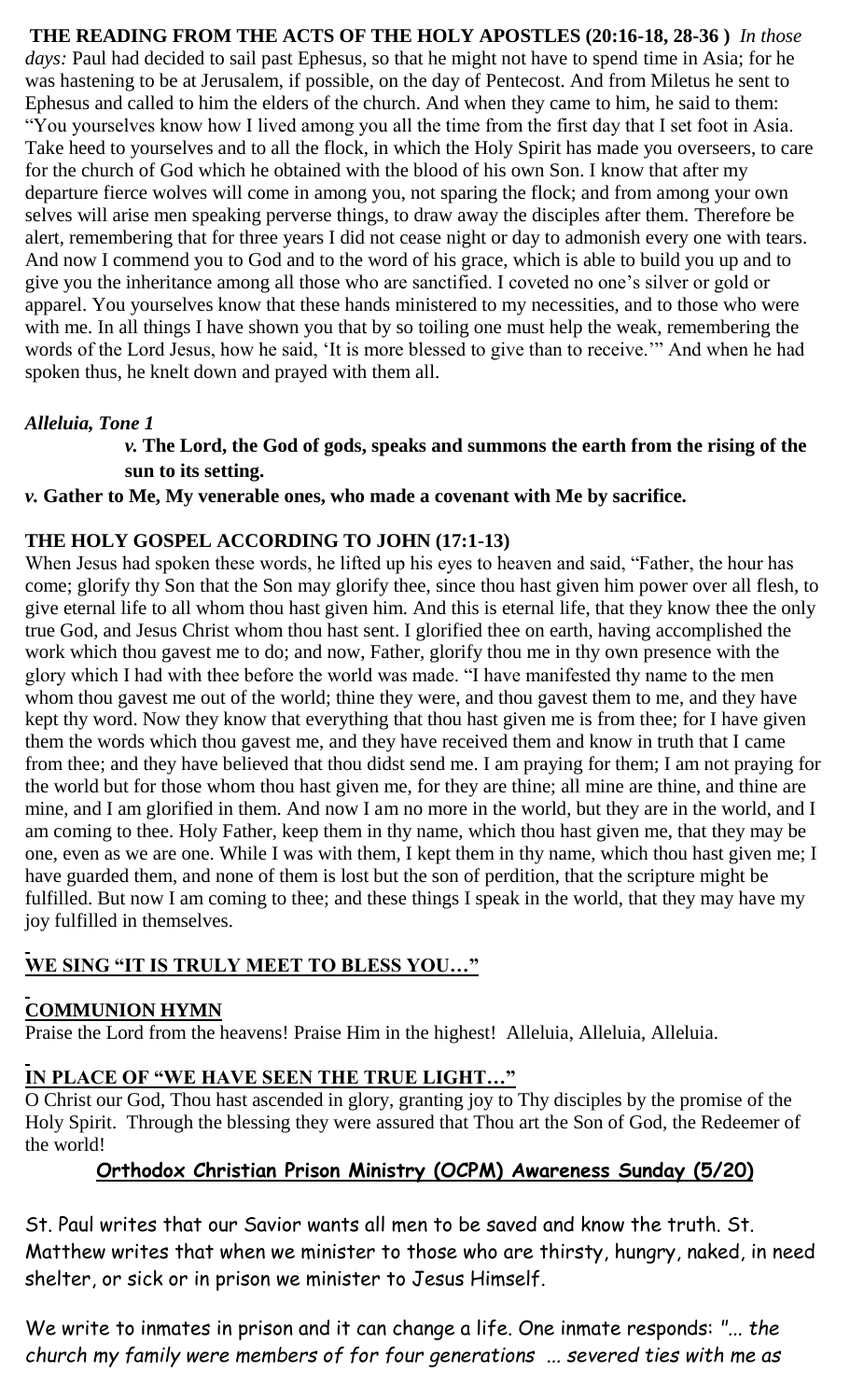*they have no prison ministry ... OCPM showed me a faith I could cling onto before I let it slip away. My eyes teared up upon receiving your letter ... I will require much prayer and counsel ... I have become callous in shame and non self forgiveness ...".*

Our local parishes participate in the ministry of OCPM corresponding with about 15 inmates - most of them here in Michigan prisons - and also visiting where possible.

If you would like to learn more or support or serve in this ministry please see Dn. Mike Bassett or contact him at 989-627-9580 o[rfrdnmike@gmail.com](mailto:frdnmike@gmail.com) or go t[owww.theocpm.org.](http://www.theocpm.org/)

May 20, 2018

## ခရွို့လ ခရွိ**့ သို့လ ခရိုင် ခရွိသည့်လည်း ခရွိသည့်လည်း သည်**သည်။ အစိုး ခရွိသည့် အစိုးရ ခရွိသည်။

#### **CANDLE INTENTIONS FOR THE HEALTH AND BLESSINGS OF**

Blessings to all mothers **Lena Bakousidis** Lena Bakousidis Health & God's blessings for Dorothy Goodman Nancy, Tom, Danny & Megan Alexander on his graduation & Noah on his school journey Their parents Fr. Tom, Fr. Dimitri, Fr. Anthony, Aaron, Amir, Rimi, Reggie, Allen, Deborah, JoAnn, Luba, Kosta, Jimmy, Laurie, David, Helen, Anna, Walt, Vladimir, Dorothy, Michael, Allison, Stojan, Mira, Bosa, Jeanette, Christopher, Nicholas, Margaret, Joseph, my family and friends Joe Tome Special Intention Joe Tome The Panoff family Linda Branoff Alex & Eleni Alex & Magda Popoff

#### **CANDLE INTENTIONS FOR BLESSED REPOSE**

Evanka Elieff (3 yrs.)~Blessed Repose Dorothy & family Peter Popoff & John Naum Alex & Magda Popoff Memory Eternal Theodora Papalazarou Lena Bakousidis Memory Eternal~Evanka Elieff~Blessed Repose (3 yrs.) Her family Evdokia Ponomarenko Lucy Hogg Alex, Kosta & Dimitra Georgopoulos Mary Batzos

## ခရွိက ခရွိက ခရွိက ခရွိက ခရွိက ခရွိက ခရွိက ခရွိက ခရွိက ခရွိက ခရွိက ခရွိက ခရွိက ခရွိက ခရွိက ခရွိက

**WELCOME** to all our friends and visitors. Please join us in our fellowship hall.

**COFFEE & PASTRIES** are provided today by the family of Evanka Elieff for her three year memorial.

**SPECIAL PARISH MEETING – SUNDAY, JUNE 3** The sole purpose of this meeting is to elect two lay delegates for the 6<sup>th</sup> Diocesan Congress-Sobor to be held immediately prior to the Diocesan Conference on June 30. **Presently we have two nominees to fill the two delegate positions available: Sharon Jernigan and J. Joseph Tome.** If you would like to submit a name for nomination, please see Fr. Matthew no later than May 25.

The purpose of the Congress-Sobor is to approve a revised Constitution that has been aligned with the revised Statute of the Orthodox Church in America, among other amendments. The letter of the Archbishop announcing the Congress-Sobor, its agenda, the present and proposed Constitutions are posted on the bulletin board in the hall.

**MACEDONIAN OPEN GOLF SCRAMBLE** The 38th Macedonian Open Golf Scramble will be held this year on Monday, June 18th at the Flint Elks Golf Club. Once again that is the Monday after Father's Day and would make a great Father's Day gift.

Everyone is encouraged to help out in any way they can. There are many sponsorship opportunities for Families and individuals who would like to support the event, from signs wishing "good luck" to signs "in memory" of a loved one. A sign sponsorship is a great advertising opportunity for any business. Whether it's for your business or one that you frequent, we encourage everyone to participate in getting new sign sponsors this year.

The Macedonian Open is our biggest fundraiser and we are hoping for an even bigger and better turnout this year. If you have any questions or know of someone who would like to help, please contact Angelo Panoff (angelo.panoff@stifel.com or 810-249-6031), Christine Panoff (capanoff@umflint.edu or 810-232-4868), Linda Branoff (branoff721@aol.com or 810-964-3654), George Branoff (george.branoff27@frontier.com or 810-252-5395) or Chris Nedanis (cned77@gmail.com or 810-877-0889).